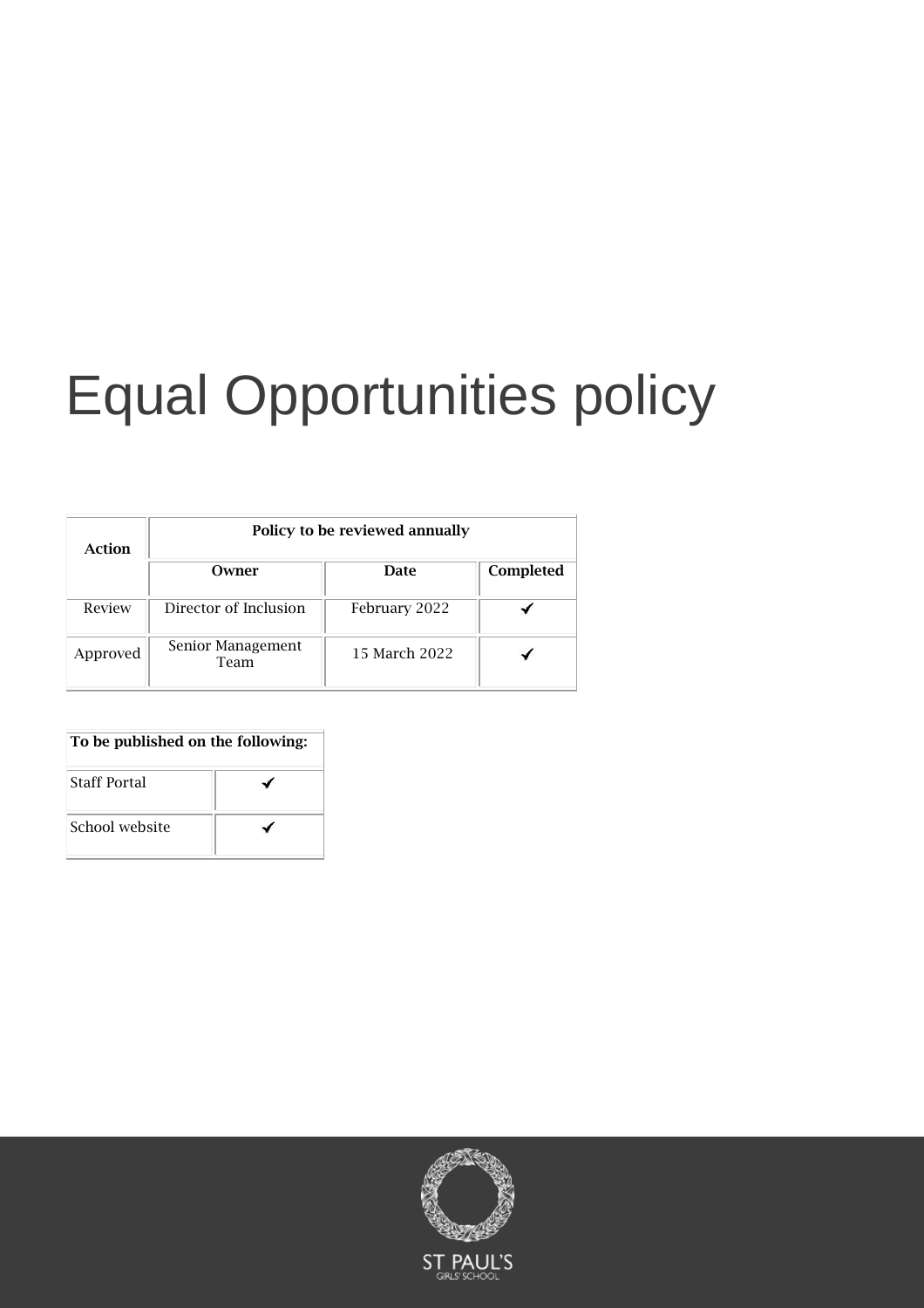# 1. Equal Opportunities Policy for Students

1.1 Promoting equal opportunities is fundamental to the aims and ethos of St Paul's Girls' School. The school recognises the benefit of having a diverse school community, with individuals who value one another, and the different contributions everyone can make. Students will be taught to value and respect others. The school is committed to being an equal opportunities school and is committed to equal treatment for all students, regardless of race, sex, disability, religion or belief, sexual orientation, gender reassignment, marital status, pregnancy or maternity ("protected characteristics").

### 2. Aims

2.1 The aims of this policy and the school's ethos as a whole are to:

- Communicate the school's commitment to the promotion of equal opportunities for its students
- Eliminate unlawful discrimination on grounds of any of the protected characteristics
- Promote equal treatment for all members of the school community
- Create and maintain an open and supportive environment, free from discrimination
- Foster mutual tolerance and positives attitudes so that everyone can feel valued
- Comply with the school's equality duties contained in the Equality Act 2010
- Remove or overcome barriers for students where they already exist
- Enforce that all discrimination on the grounds of a protected characteristic is unacceptable and will not be tolerated.

2.2 All members of the school community are expected to comply with this policy and treat others with dignity at all times. All parents are expected to support the aims of this policy and the school's ethos of tolerance and respect.

# 3. Regulatory Framework

3.1 This policy has been prepared to meet the school's obligations under the:

- Equality Act 2010
- Children and Families Act 2014
- Education (Independent School Standards Regulations (2014)

3.2 This policy has regard to the following statutory guidance and advice:

- Equality Act 2010 explanatory notes
- Equality and Human Rights Commission Technical Guidance for Schools in England (2014)
- Working Together with Safeguarding Children (July 2018)
- Keeping Children Safe in Education (September 2021)

3.3 This policy should be read in conjunction with the following:

- Admissions policy
- Behaviour policy
- Anti-bullying policy
- Discipline and Exclusions policy
- Safeguarding (child protection) policy
- Gender identity policy
- Learning support policy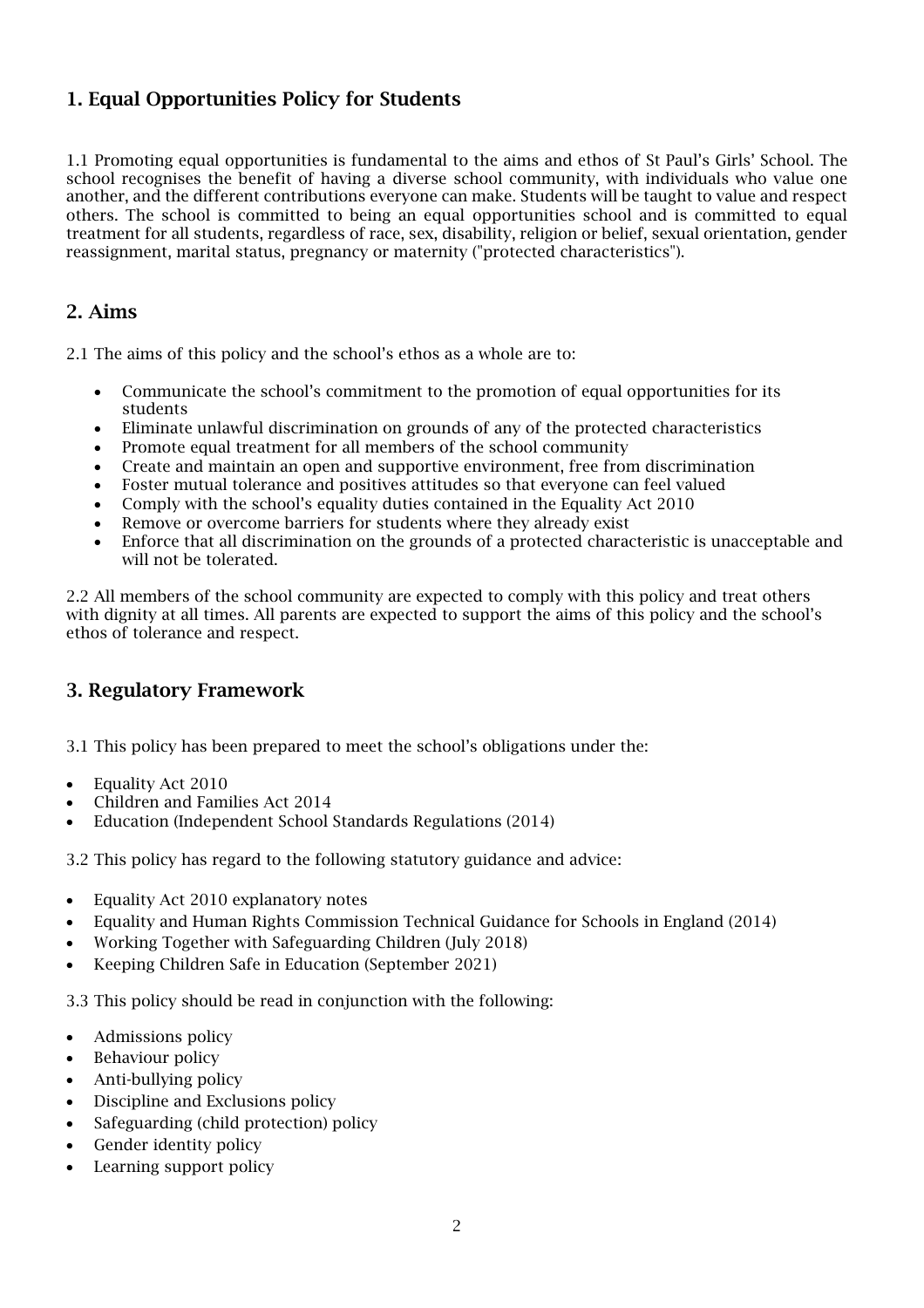- Relationships and sex education policy
- Accessibility plan (including disability policy)
- Anti-harassment policy
- Special Educational Needs (SEN) and Disabilities policy
- Equal opportunities for staff policy
- Complaints policy

### 4. Educational services

4.1 The school affords all students access to educational provision including all benefits, services, and facilities, irrespective of any protected characteristic (subject to our reasonable adjustments duty and considerations of safety and welfare). The school will not discriminate against a student on the grounds of any protected characteristic by excluding them or subjecting them to any other detriment.

4.2 The school will:

- Treat all members of the school community with respect and dignity and seek to provide a positive working and learning environment free from discrimination
- Endeavour to meet the needs of all children and ensure that there is no unlawful discrimination on the grounds of any protected characteristics
- Ensure that students with English as an additional language and students with an Education Health Care Plan receive necessary educational and welfare support
- Monitor the admission and progress of students from different backgrounds
- Challenge inappropriate and unacceptable discriminatory behaviour by students and staff
- Encourage children to work and play freely and have respect for all other students irrespective of any protected characteristic
- Offer all students access to all areas of the curriculum and a full range of extra-curricular activities
- Work with parents and external agencies where appropriate to combat and prevent discrimination in school
- Ensure that it reviews, monitors, and evaluates the effectiveness of inclusive policies and practices
- Use the curriculum, assemblies and PSHE to:
	- Promote tolerance of and respect for one another, paying particular regard to the protected characteristics set out in the Equality Act 2010.
	- − Promote positive images and role models to avoid prejudice and raise awareness of related issues.
	- − Encourage children to question and challenge assumptions and stereotypes in order to better understand discriminatory behaviours and bias.

−

4.3 The school recognises that discrimination may be direct, indirect, or arising from disability whether or not it was intentional. Harassment and bullying in all its forms (including cyberbullying) are unacceptable and will be dealt with in accordance with the school's Behaviour and Anti-bullying policies.

# 5. Admissions

5.1 The school treats every application for admission in a fair, open-minded and equal way in accordance with this policy and the school's Admissions Policy. Although St Paul's is an academically selective school, each application will be considered on its merits in accordance with school's selection criteria based on an applicant's ability and aptitude. The school accepts applications from, and admits,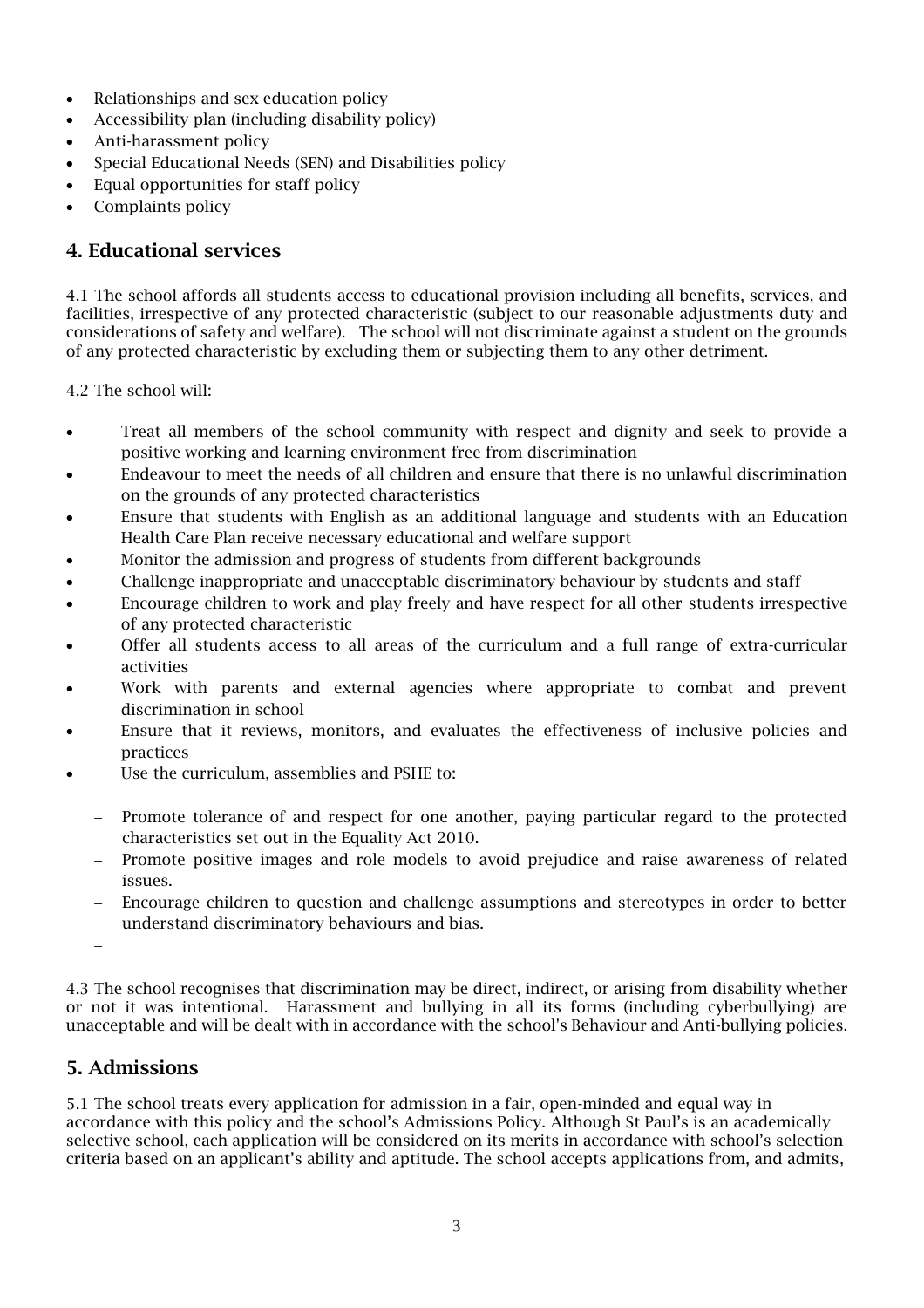all prospective students irrespective of their gender, gender identity, race, disability, religion or belief, ethnic or national origin or special educational needs (SEN).

5.2 Please see the Equal Opportunities for Staff Policy in relation to our approach to staff recruitment and selection.

5.3 Parents must inform the school when submitting the Registration Form of any special circumstances relating to their child which may affect their child's performance in the admissions process and/or ability to fully participate in the education provided by the schools so that we can consider what reasonable adjustments may be necessary to ensure that the child is not placed at a substantial disadvantage compared to other children. The school will not offer a place to a child with disabilities if, after reasonable adjustments have been considered, the school cannot adequately cater for or meet their needs.

5.4 The school offers bursaries (means tested awards) to those who meet the school's admission criteria but would otherwise be unable to attend the school due to financial hardship. Details of our bursary program can be found on the school website.

# 6. Religious belief

6.1 The school is inclusive and welcomes and respects the rights and freedoms of individuals from other religions and faiths (or with no religion or faith) subject to considerations of safety and welfare and the rights and freedoms of other members of the school community.

6.2 The Governing Board, through the Senior Management Team, actively promotes the fundamental British values of democracy, the rule of law, individual liberty and mutual respect and tolerance of those with different faiths and beliefs.

### 7. Reasonable adjustments for students with disability

7.1 The school has an ongoing duty to make reasonable adjustments for students with a disability to ensure they do not suffer a substantial disadvantage in comparison with other students, including during the admissions process.

7.2 Where the school is required to consider its reasonable adjustments duty, it will consult with parents about what reasonable adjustments, if any, the school is able to make to avoid their child being put at a substantial disadvantage in comparison to other students. The school will carefully consider any proposals for auxiliary aids and services in light of a student's disability and the resources available to the school. (Further information on the school's reasonable adjustments duty can be found in the School's SEN and Disability Policy).

7.3 The school has an Accessibility Plan in place and a hard copy can be made available upon request. This sets out the school's plan to increase the extent to which disabled students can participate in the school's curriculum; improve the physical environment of the school for the purpose of increasing the extent to which disabled students are able to take advantage of education and benefits, facilities or services provided or offered by the school; and improve the delivery of information to disabled students which is readily accessible to students who are not disabled.

#### 8. Monitoring and review

8.1 The Head regularly monitors and reviews the effectiveness of this policy and reports to the governors annually on the policy's effectiveness in practice.

#### 9. Breaches of this policy

9.1 Students who are in breach of this policy may be sanctioned in accordance with the school's Behaviour Policy.